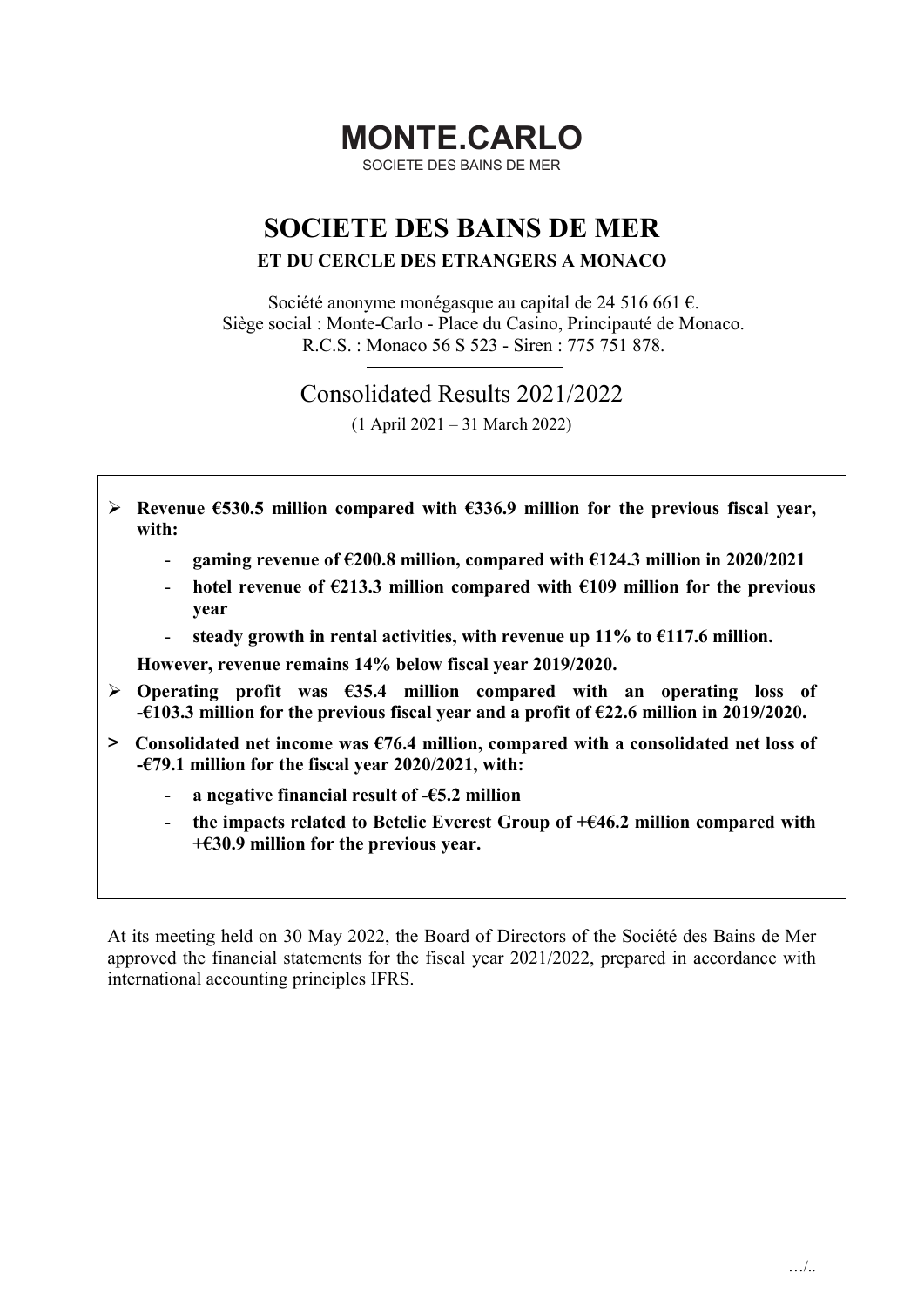| In millions of euros                       | 2020/2021 | 2021/2022 |
|--------------------------------------------|-----------|-----------|
|                                            |           |           |
| <b>Consolidated Revenue</b>                | 336.9     | 530.5     |
|                                            |           |           |
| Operating income/loss                      | $-103.3$  | 35.4      |
| Financial result                           | $-7.0$    | $-5.2$    |
|                                            |           |           |
| BEG Equity Accounting & Minority interests | 31.1      | 46.2      |
|                                            |           |           |
| Net Income/Loss (Group share)              | $-79.1$   | 76.4      |

#### ■ Net operating profit of  $€35.4$  million compared with a loss of  $-€103.3$  million in the previous fiscal year

Société des Bains de Mer and its subsidiaries reported consolidated revenue of €530.5 million for the fiscal year 2021/2022, compared with  $\epsilon$ 336.9 million in 2020/2021, an improvement of 57% across the year as a whole.

The increase in revenue of  $E193.6$  million reflects the resumption of activities despite the ongoing unfavourable health situation and is the result of higher revenues across all sectors. While activity in the first quarter (April to June) was still very severely impacted by the unprecedented nature of the health crisis (with the Rolex Monte-Carlo Master's tennis tournament played behind closed doors and limited attendees at the Formula 1 Grand Prix), the summer season (July to September) saw an upturn in activities. The second half of the year confirmed the upward trend seen during the summer season. Although there was a slowdown in activity in December 2021 and January 2022, with the arrival of the fifth wave of the virus coinciding with the end of year festive season, the positive trend continued in February and March 2022.

The gaming sector achieved revenue of  $\epsilon$ 200.8 million, compared with  $\epsilon$ 124.3 million in 2020/2021. All activities (table games, slot machines, other activities and catering) grew significantly. The increase can be explained by a longer period of operations, given that all locations were closed for the first two months of the previous year, but also by an increase in customer numbers over the year. Nonetheless, gaming activities remain 16% below the figure for fiscal year 2019/2020.

Hotel revenue was  $\epsilon$ 213.3 million compared with  $\epsilon$ 109 million in 2020/2021, a year-on-year increase of €104.3 million. As a reminder, only the Hôtel de Paris and the Monte-Carlo Bay Hotel & Resort remained partially open in April and May 2020, primarily to accommodate their permanent guests, but with a low occupancy rate. Catering outlets gradually reopened from 2 June 2020 onwards, with reduced capacity in order to comply with social distancing rules and ensure optimal safety conditions for staff and clients.

The rental sector, which combines boutiques and office leasing together with the activities of the Monte-Carlo Bay, the Balmoral, the Villas du Sporting and the One Monte-Carlo, reported revenue of  $E117.6$  million, compared with  $E106.2$  million for the previous year, an increase of 11%. The increase is mainly due to the rise in residential leasing activities following the gradual release of apartments in the One Monte-Carlo and the non-recurrence of the rebates granted to retail tenants during the closed period in April 2020.

Finally, other activities accounted for annual consolidated revenue of  $\epsilon$ 9.3 million, compared with  $\epsilon$ 4.6 million for the previous year, an increase of  $\epsilon$ 4.7 million.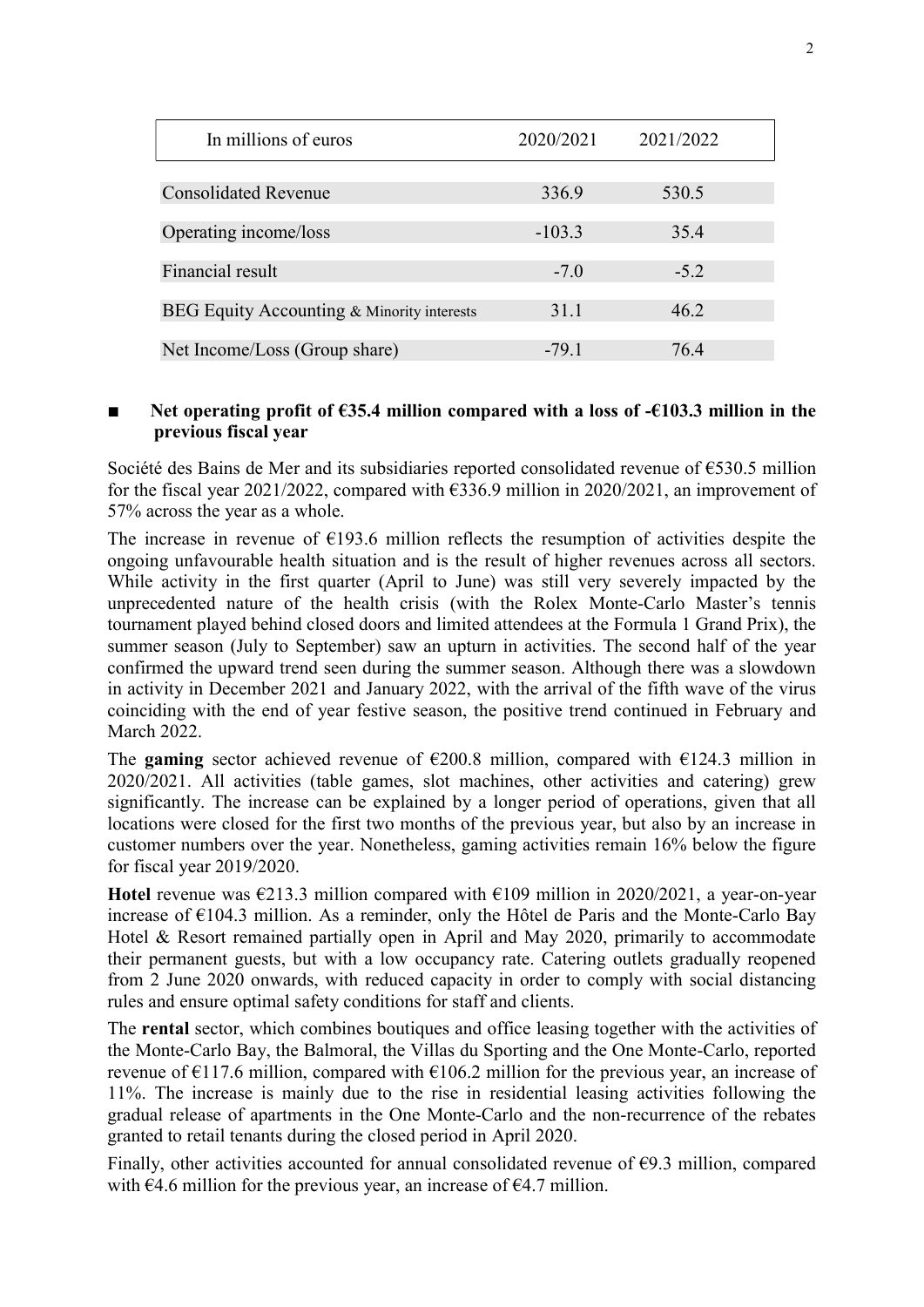In this context, the S.B.M. Group continued to focus on cost optimisation on fiscal year 2021/2022, through reducing operating expenses and adjusting costs more closely in line with seasonal fluctuations. Among other things, on 4 March 2021, the S.B.M. Group announced the implementation of its staff restructuring plan, as part of an overall restructuring plan implemented in addition to the arrangements already put in place since the start of the health crisis. The departures of the employees concerned, which began in January 2021, have continued during the current year.

The stated objective of a  $\epsilon$ 25 million reduction in annual costs resulting from the restructuring plan and from the reduction of operating costs was achieved.

As a reminder, this restructuring plan had been recorded for a net cost of  $E$ 25.3 million in fiscal year 2020/2021 results. A cost of  $\epsilon$ 7.5 million was also recorded for fiscal year 2020/2021 in respect of the closure of the Sun Casino, since the S.B.M. Group decided not to reopen this establishment, and provision had been recorded for all of the outstanding financial commitments.

The S.B.M. Group's operating profit was therefore €35.4 million, compared with a  $-\epsilon$ 103.3 million operating loss during the previous fiscal year, an improvement of  $€138.6$  million.

The change in operational performance was positive across all areas of activity.

## ■ Negative financial result and a positive contribution from the ownership in Betclic Everest Group

Financial result for 2021/2022 fiscal year was -€5.2 million, compared with a loss of -€7 million in 2020/2021.

Finally, it should be noted that the S.B.M. Group has held a stake in the capital of Betclic Everest Group ("BEG"), an online gaming group, since May 2009.

This ownership, consolidated using the equity method, requires the inclusion of the share of income corresponding to the stake held, which represented a positive contribution of +€30.9 million in 2020/2021. For fiscal year 2021/2022, in addition to the usual inclusion of the share of income as indicated above, the consolidation of the stake in Betclic Everest Group recorded first, the impacts of the reorganisation carried out at the end of 2021 in order to align BEG's interests with those of the management, the effect of which, among other things, was to reduce the S.B.M. Group's percentage of ownership to 47.3% from its previous level of 50% by dilution, and secondly, the receipt of dividends paid by Betclic Everest Group.

Accordingly, the consolidation of the ownership in Betclic Everest Group produced a positive contribution to the S.B.M. Group's consolidated results of  $+646.2$  million for fiscal year 2021/2022 compared with  $+$  €30.9 million for the same period of the previous year.

# Net profit/(loss)

Net consolidated income (Group share) was  $+$ €76.4 million compared with a loss of - $\epsilon$ 79.1 million for the fiscal year 2020/2021, an increase of  $\epsilon$ 155.5 million.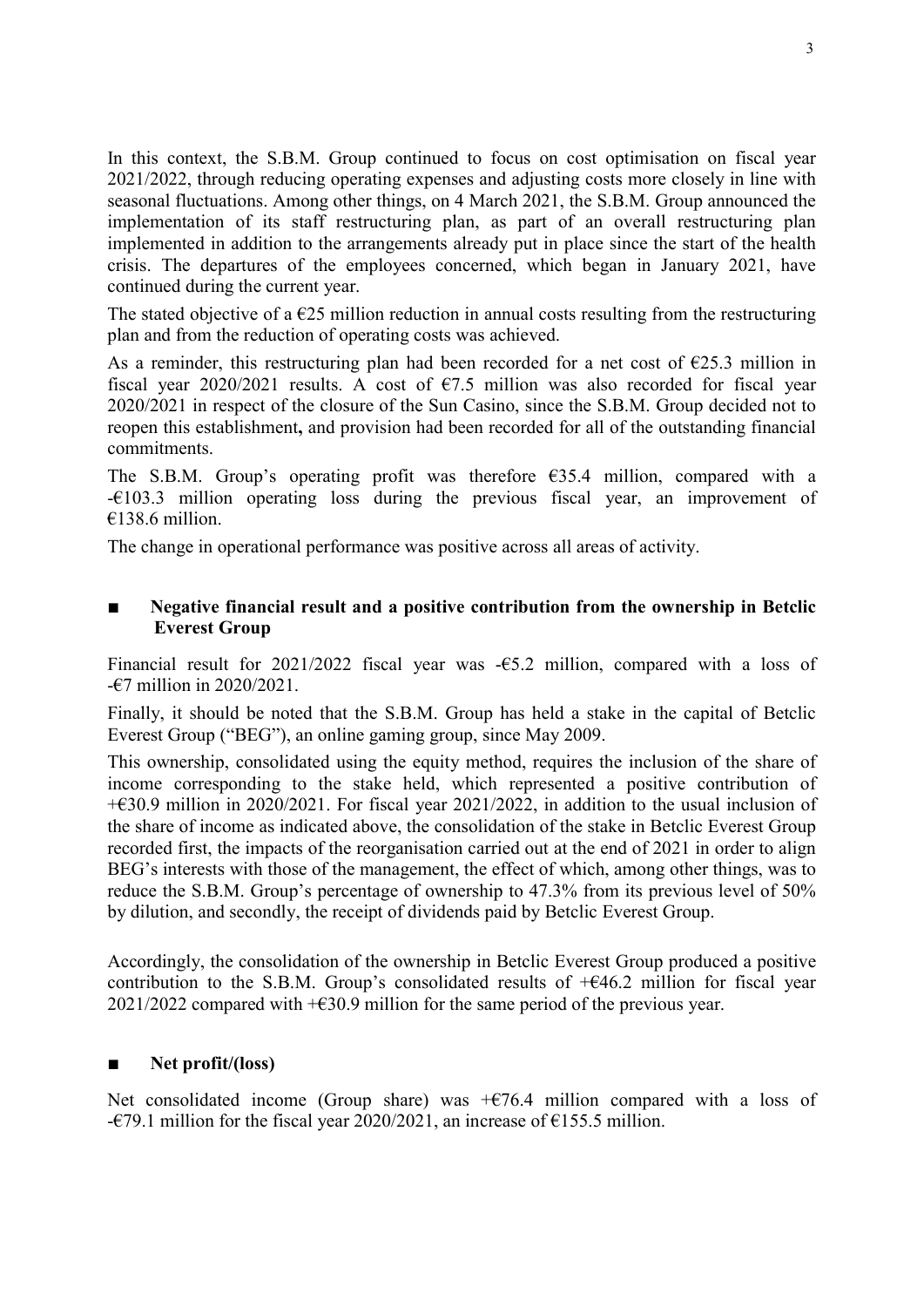### Financial structure and capital expenditure

In terms of financial structure, shareholder's equity (Group share) stood at  $\epsilon$ 653.1 million as of 31 March 2022, compared with  $\epsilon$ 566.5 million at the end of the previous fiscal year.

At the end of March 2022, S.B.M. Group recovered a cash position net of financial indebtedness of  $\epsilon$ 30 million compared with a net financial debt of  $\epsilon$ 129.9 million on 31 March 2021.

The debt relating to bank financing amounted to  $£124.4$  million as of 31 March 2022, following the repayment of  $E26.4$  million at the end of December, the next instalment, for the same amount, is due at the end of June 2022.

In July 2019, the S.B.M. Group set up a NEU CP (Negotiable European Commercial Paper) program, for a maximum of  $E150$  million, used for an amount of  $E55$  million as of 31 March 2022, amount reduced to  $\epsilon$ 50 million as of today.

As of 30 May 2022, the Group has available cash closed to  $\epsilon$ 180 million.

In addition, the S.B.M. Group strengthened its strict control of its investments. All investment projects were revised and those deemed non-essential have been suspended, reducing investment disbursements to  $\epsilon$ 23.8 million compared with  $\epsilon$ 43.2 million in 2020/2021.

# Forward-looking prospects

The S.B.M. Group's activities over the first two months of the fiscal year 2022/2023 confirm the trend seen in 2021/2022, but in a context of gradual emergence from the health crisis, which is still at a fragile stage. As a result, the S.B.M. Group's activity remains dependent not only on the progress of the epidemic but also the evolution of the war in Ukraine.

Moreover, the S.B.M. Group announced that it had reached an agreement on 10 May 2022, under which its subsidiary Monte-Carlo SBM International S.à.r.l ("SBM International") undertook to transfer, by means of a disposal and contribution of assets, the full ownership of 47.3% it held in BEG to the Dutch company FL Entertainment N.V. ("FL Entertainment").

This announcement is part of the business cooperation agreement between Pegasus Entrepreneurial Acquisition Company Europe B.V. ("Pegasus Entrepreneurs"), a "Special Purpose Company" (SPAC) and FL Entertainment, a global leader in the entertainment sector, combining two complementary and successful businesses in two attractive market segments with high growth potential: Banjay (the largest independent content production company in the world, operating over 120 production companies across 22 countries) and BEG. The newly combined entity will be listed on the Euronext Amsterdam regulated market.

SBM International's participation in this transaction will ensure the continuation of a successful partnership, undertaken with Stéphane Courbit (future chairman of the FL Entertainment board) since May 2009, when SBM International acquired its stake in BEG. The deal values SBM International's stake in BEG at  $€850$  million, compared with its initial financial investment of  $E$ 140 million in 2009.

The transaction is expected to close on 30 June 2022, subject to approval by the extraordinary general meeting of Pegasus Entrepreneurs' shareholders and customary closing conditions.